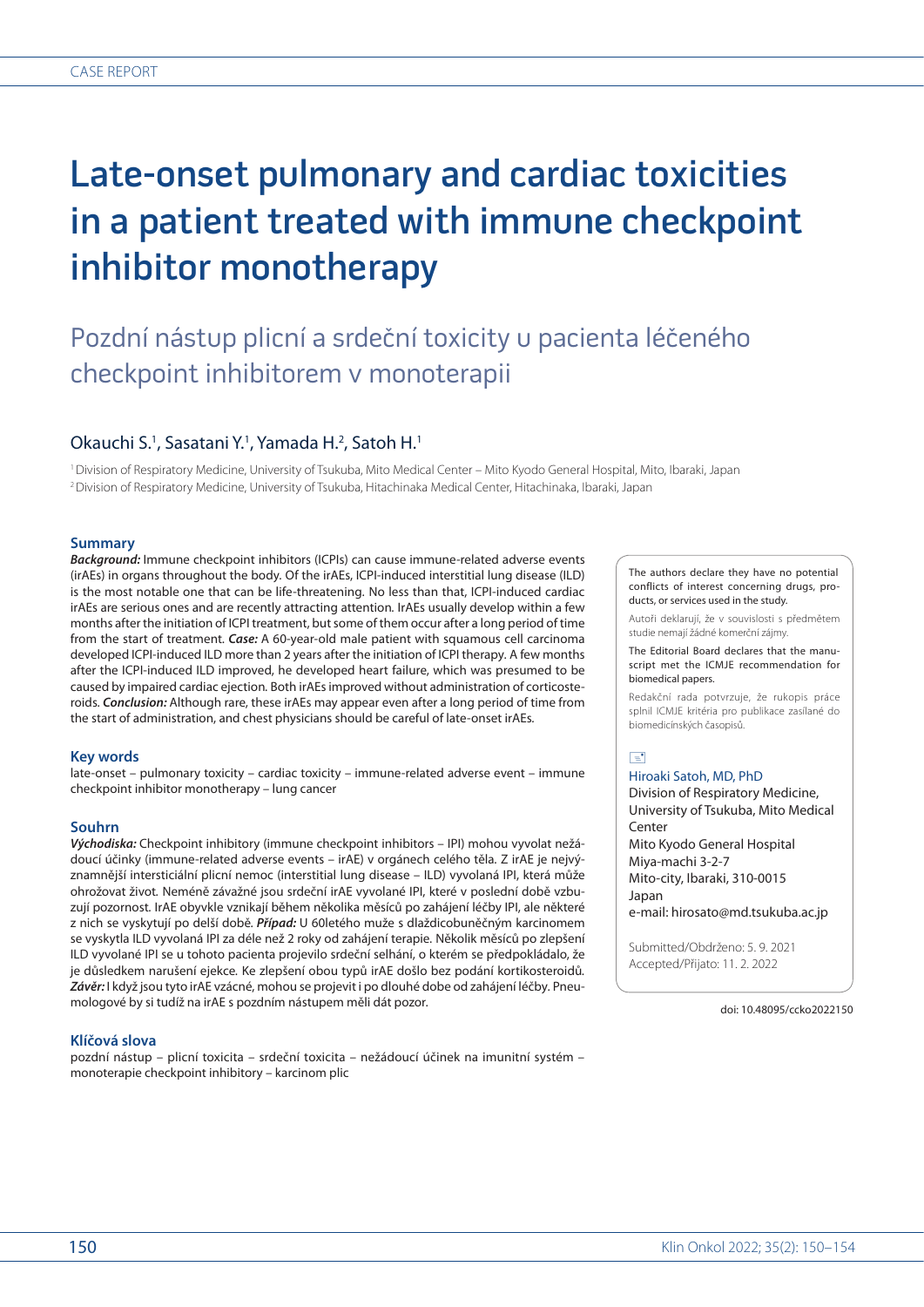# **Introduction**

Immune checkpoint inhibitors (ICPIs) have revolutionized the treatment of patients with advanced non-small cell lung cancer (NSCLC) [1,2]. In particular, it is an epoch-making that the "ratio of patients leading to cure", which could not be expected with cytotoxic antitumor agents, has increased significantly [1,2]. While the long-term prognosis has become promising, new issues have arisen regarding how long ICPI should be continuously administered and how long attention should be paid to the onset of immune-related adverse events (irAEs) associated with treatment [3,4]. Among irAEs, ICPI-induced interstitial lung disease (ILD) is recognized as a serious life-threatening irAE [5]. Therefore, most of chest physicians evaluate that ICPI administration should not be continued and resumed in the event of ICPIinduced ILD. Many researchers reported that corticosteroid preparations should be administered without hesitation for the treatment of ICPI-induced ILD [3–5]. In a clinical trial of nivolumab, the first clinically available ICPI, the onset of ICPIinduced ILD was 18–596 (median 201) days [6]. The longest was 16 months and 71 weeks [7,8], but the median onset of the irAE was reported to be < 10 weeks [7–10]. In addition to ICPI-induced ILD, ICPI-induced cardiac irAEs are serious ones and have recently been at-

tracted attention [11]. Herein we report a case with ICPI-induced ILD that developed 2.5 years after the initiation of ICPI monotherapy after long-term good disease control. A few months after the ICPI-induced ILD improved, the patient developed heart failure, which was presumed to be caused by impaired cardiac ejection. Our clinical experience might provide some suggestions for the management of patients who have a similar course.

# **Case**

A 60-year-old man who had a 60 packyear smoking history presented with cough and dyspnea on exertion for several months. He had no history of cardiac diseases and risk factor for these diseases. Physical examination was unremarkable, but a large mass in the right upper lobe of the lung with ipsilateral lymph node swelling were revealed in a chest CT (Fig. 1A). The patient also had low attenuation areas in both upper lobe of the lung (Fig. 1B). On the basis of the histopathological examination of transbrochial biopsy specimens, the patient was diagnosed with squamous cell carcinoma. No driver gene was found, but 90% of the cancer cells were positively stained on immunohistochemical staining for programmed death-ligand 1 (PD-L1) using the PD-L1 IHC 22C3 (PharmDX Dako, Merck & Co, NJ, USA). On the pulmonary function test, he had a forced expiratory volume in 1 second (FEV1.0) of 1.26 L and forced vital capacity of 3.08 L; therefore, he was diagnosed with chronic obstructive pulmonary disease (COPD). Due to his impaired respiratory function, the patient received irradiation (2 Gy/day, total 60 Gy). As the general and respiratory condition of the patient were improved, he received pembrolizumab as second-line therapy, considering high PD-L1 results. The therapeutic effect was evaluated to be partial response (PR), and pembrolizumab treatment at 3-week intervals was performed for 41courses in total. Despite the treatment, regrowth in the right mediastinal lymph nodes was detected on CT taken 124 weeks after the start of the treatment. He received irradiation (2 Gy/day, total 45 Gy) and then pembrolizumab again. Six weeks after the re-administration of pembrolizumab (130 weeks from the initiation of the first pembrolizumab treatment), ground glass opacities (GGOs) appeared in both lungs, including those outside the irradiation field (Fig. 2). Since it was determined to be ICPI-induced ILD, pembrolizumab was discontinued, and the patient was closely followed for 12 weeks and dyspnea of the patient gradually improved. On CT at that time, GGOs disappeared; on the other hand, recurrence of lung cancer was not found. During



**Fig. 1. Chest CT scan taken at admission. A) Large mass in the right upper lobe of the lung with ipsilateral lymph node swelling. B) Low attenuation areas in both upper lobes of the lung.**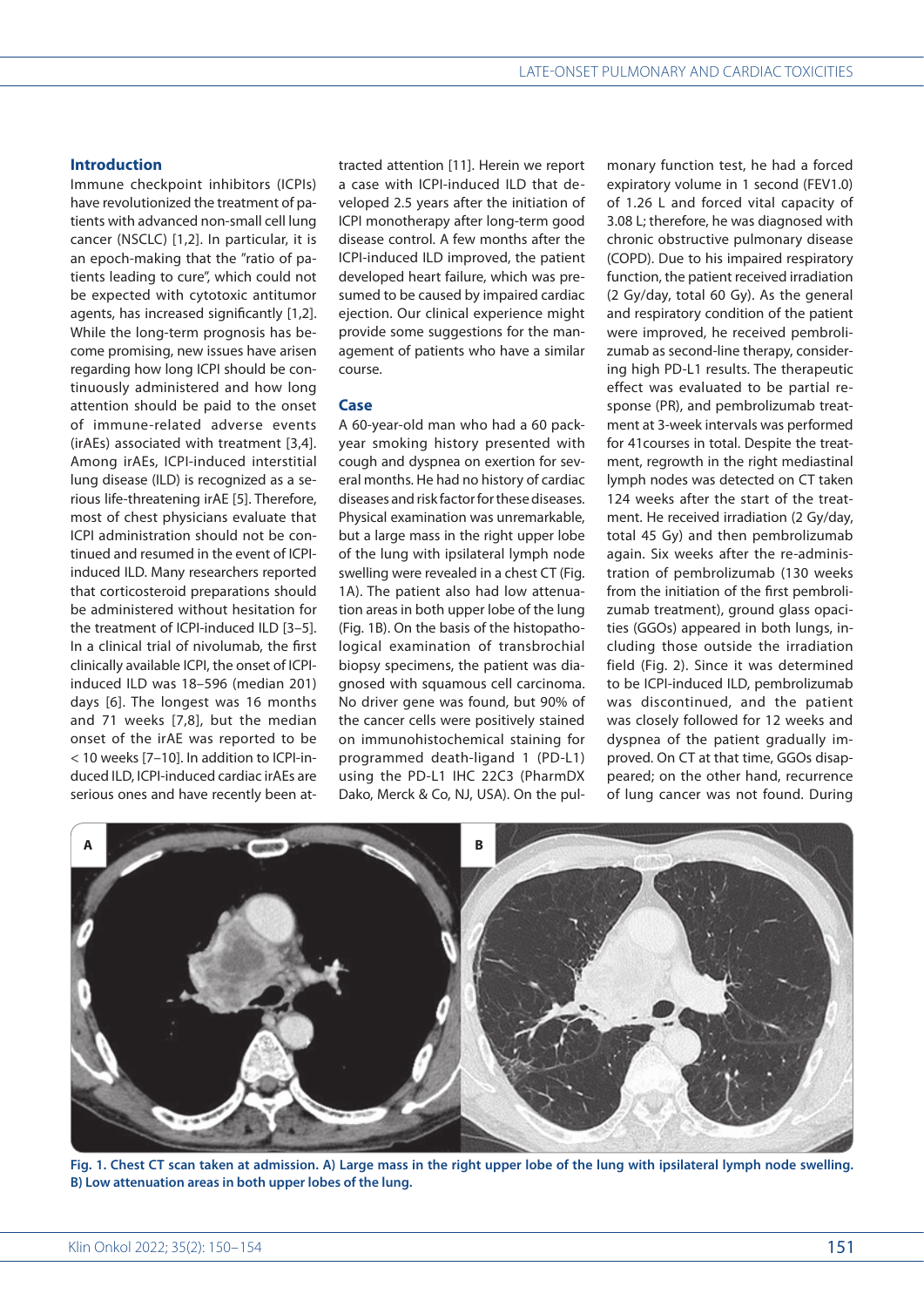

**Fig. 2. Chest CT scan taken at 6 weeks after the re-administration of pembrolizumab (130 weeks from the initiation of the first pembrolizumab treatment) showed ground glass opacities in both lungs, including those outside the irradiation field.**



**Fig. 3. Plain X-ray film taken A) at re-administration of pembrolizumab; B) at one month later; C) after the treatment diuretics and beta-blocker. There was observed an increase in cardiac size and congestion, with later improvement of these findings.**

diagnostic workup of cardiac irAE, there were any changes in ECG or troponin level. However, one month later, the patient again complained of dyspnea and malaise. A plain X-ray film showed enlargement of the cardiac shadow (Fig. 3). Plasma brain natriuretic peptide (BNP) increased to 683.7 pg/mL, and cardiac echo showed a left ventricular ejection fraction of 17%. Administration of diuretics and beta blocker confirmed relief of symptoms, improvement of cardiomegaly. Three months later, BNP and echocardiographic ejection fraction (EF) improved to 369.9 ng/mL and BNP to 24% respectively. Corticosteroids were

not given because the patient did not wish. On CT taken 20 weeks after the discontinuation of ICPI, improvement of cardiac size and congestion were observed. Twenty-eight weeks have passed since the occurrence of pulmonary irAE (164 weeks have passed since the start of lung cancer treatment), no recurrence has been observed, and the patient is fine.

# **Discussion**

IrAE usually develops within a few months after the initiation of ICPI treatment [7,12–15]. As with irAE in other organs, there are many reports that the onset time of ICPI-induced ILD is within 10 weeks from the start of ICPI treatment [7–9]. At present, there is no clear definition for late onset irAE. It is not clear when the onset irAE should be late onset irAE. Therefore, there is a report that early onset and late onset were evaluated separately at 6 weeks after the start of ICPI treatment [8]. The "latest" onset of ICPI-induced ILD had been reported to be 70 weeks after the initiation of ICPI treatment, as far as we could research [8]. The ICPI-induced ILD in our patient, therefore, was the latest one. Regarding pulmonary irAE, in addition, ICPI-induced ILD after completing ICPI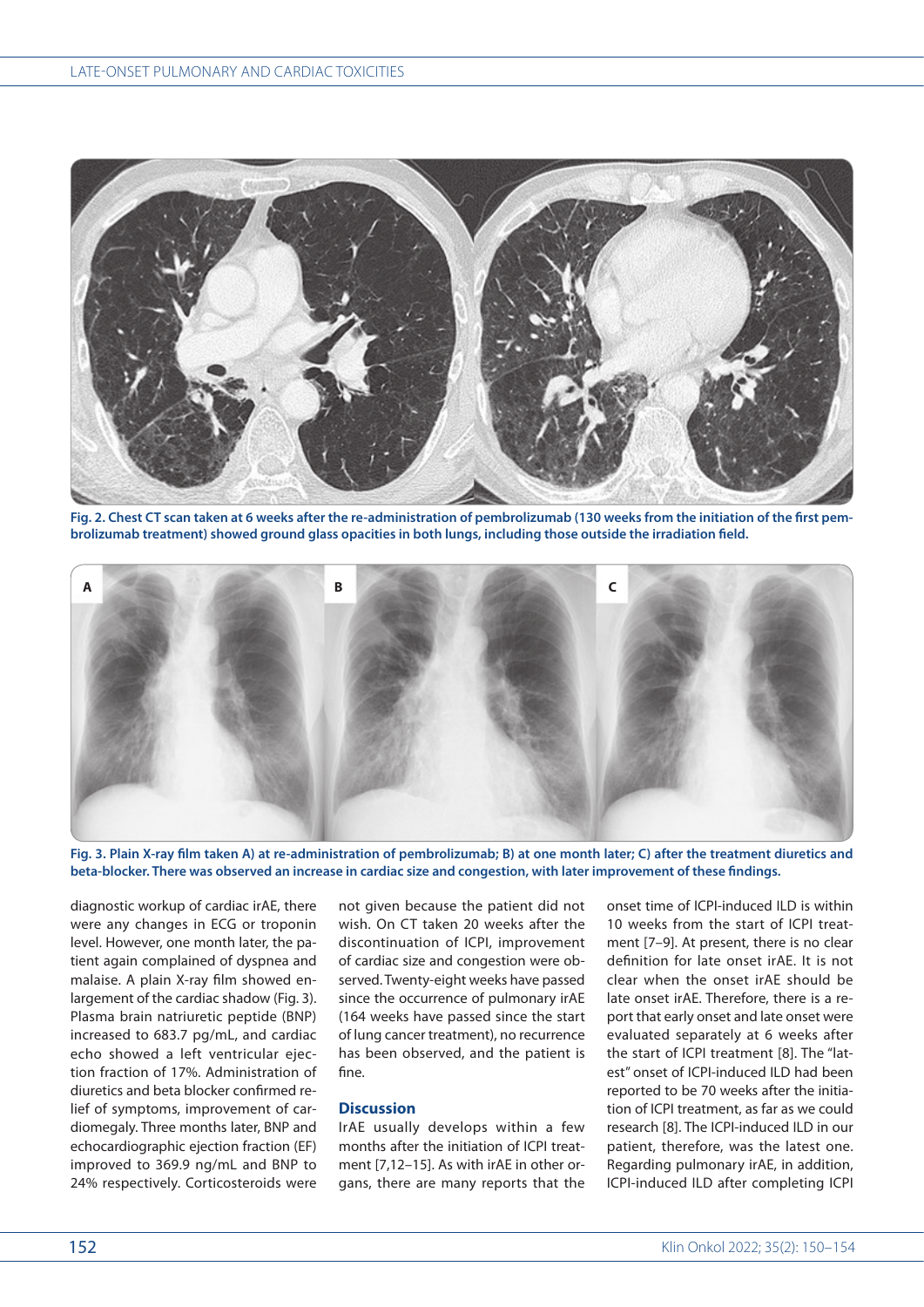treatment have also been reported [16– 18]. One case report showed the latest onset of this pulmonary irAE developed 10 months after the end of ICPI administration [17], but many previous studies indicated that the period from the end of ICPI administration to the onset of the irAE was within 10 weeks [16,18]. In our patient, irradiation for mediastinal lymph node recurrence and then ICPI was resumed. ICPI-induced ILD developed 1 week after the resumption of ICPI. Considering this background, it was speculated that chest re-irradiation also contributed to the onset of irAE. In other words, ICPI-induced ILD might be triggered by the effect of chest irradiation on the recurrence site. Regarding the differentiation of radiation pneumonia, we evaluated it as ICPI-Induced ILD because GGO spread widely outside the irradiation field. Post-irradiation ICPI-Induced ILD has been often a problem in locally advanced NSCLC patients treated with chemoradiotherapy and concomitant ICPI [10,19]. The onset of pulmonary irAE with this treatment was reported to be within 8 weeks after ICPI administration [10,19]. Regarding the time of onset, it coincided with the time of onset of irAE with this treatment. Bronchoalveolar lavage fluid (BALF) is a useful tool for differentiating diffuse pulmonary diseases. However, whether it was radiation pneumonia or ICPI-induced ILD, BALF was lymphocyte-dominant and might not be useful in differentiating these pathologies. Considering the risk of exacerbation of interstitial pneumonia triggered by the implementation of bronchoscopy [20], and patient's refusal of performing bronchoscopy, our patient was followed-up with examination of physical condition and imaging.

The most typical cardiac irAE is myocarditis, which is histopathologically characterized by infiltration of CD8-positive T cells and macrophages into the myocardial tissue. Inflammation often spreads to the cardiac conduction system and is complicated by conduction disorders and lethal arrhythmias. Other cardiac irAEs have been reported as congestive heart failure, asymptomatic heart dysfunction, cardiomyopathy, pericardial disease, arrhythmia, and

angina [21]. The incidence of cardiac irAE was reported to be 0.27–1.14%, which was considered to be a relatively rare irAE [21]. However, the fatality rate of cardiac irAE is reported to be extremely high at 50% [22]. The period from the administration of ICPIs to the onset of myocarditis has been generally within 3 months, but there were reports that the onset occurred more than 1 year after the initial administration of ICPIs [23,24]. In our patient, congestive heart failure was diagnosed by elevated BNP, cardiac enlargement with bilateral pleural effusion, and decreased EF. This congestive heart failure occurred 3 months after the improvement of ICPC-induced ILD. During this period, there were no other newly occurred comorbidity or initiated drugs. There were no findings suggestive of myocardial infarction or angina on electrocardiogram or echocardiography. In past history and during the clinical course of lung cancer treatment, the patient had no infection that caused myocardial damage. Irradiation was applied to the primary lesion in the upper right lobe and the right mediastinum, but the heart was not included in the irradiation field. From the above, it was evaluated that ischemic heart disease, infectious myocarditis, and radiationinduced myocardial damage can be excluded from the differentiation. Therefore, the cause of heart failure was determined to be ICPI-induced myocardial contraction dysfunction. It was quite possible that ICPI-induced ILD affected this cardiac irAE. However, given the timing of onset and improvement of these two conditions, we speculated that it was unlikely that this cardiac irAE was caused by ICPI-induced ILD. Diuretics and beta-blockers were given because the symptoms of cardiac irAE were relatively mild and the patient refused myocardial biopsy or corticosteroid therapy. As a result, treatment with these drugs improved symptoms and laboratory data, so administration of corticosteroids was not performed. As observed in our patient, some patients might not need to receive corticosteroids for the treatment of pulmonary and cardiac irAEs [25,26]. The indications for corticosteroids for irAE and their doses may

be controversial. It goes without saying that corticosteroid administration should not be hesitated in cases of serious condition or rapid progression.

# **Conclusion**

Even during the course of long-term administration of ICPI, ICPI-induced ILD and cardiac irAEs can occur. Although it is considered that administration of corticosteroid should not be hesitated if pulmonary and cardiac irAE are diagnosed, there might be pulmonary and cardiac irAEs that do not necessarily require administration of corticosteroids. Although clinical trials are very important, it is necessary to accumulate clinical knowledge that cannot be obtained in clinical trials.

#### **Author contributions**

SO, YS, and HS collected the data. SO, YS, HY and HS analyzed the data and prepared the manuscript. All authors approved the final version of the article.

#### **Ethics**

This study conformed to the Ethical Guidelines for Clinical Studies issued by the Ministry of Health, Labor, and Welfare of Japan. Written informed consent for a non-interventional retrospective study was obtained from each patient. The analysis of the medical records of patients with lung cancer was approved by the ethics committee of Mito Medical Center–University of Tsukuba Hospital.

#### **References**

1. Remon J, Passiglia E, Ahn MJ et al. Immune checkpoint inhibitors in thoracic malignancies: review of the existing evidence by an IASLC expert panel and recommendations. J Thorac Oncol 2020; 15(6): 914–947. doi: 10.1016/j. jtho.2020.03.006.

2. Qiu Z, Chen Z, Zhang C et al. Achievements and futures of immune checkpoint inhibitors in non-small cell lung cancer. Exp Hematol Oncol 2019; 8: 19. doi: 10.1186/s40164-019-0143-z.

3. Friedman CF, Proverbs-Singh TA, Postow MA. Treatment of the immune-related adverse effects of immune checkpoint inhibitors: a review. JAMA Oncol 2016; 2(10): 1346– 1353. doi: 10.1001/jamaoncol.2016.1051.

4. Jacob JB, Jacob MK, Parajuli P. Review of immune checkpoint inhibitors in immuno-oncology. Adv Pharmacol 2021; 91: 111–139. doi: 10.1016/bs.apha.2021.01.002. 5. Li Y, Zhang Y, Jia X et al. Effect of immune-related adverse events and pneumonitis on prognosis in advanced non-small cell lung cancer: a comprehensive systematic review and meta-analysis. Clin Lung Cancer 2021; 22(6):

e889–e900. doi: 10.1016/j.cllc.2021.05.004. 6. Borghaei H, Paz-Ares L, Horn L et al. Nivolumab versus docetaxel in advanced nonsquamous non-small-cell lung cancer. N Engl J Med 2015; 373(17): 1627–1639. doi: 10.1056/NEJMoa1507643.

7. Mendiola VL, Kesireddy M, Jana B. Nivolumab-induced, late-onset, steroid-sensitive, high-grade pneumonitis and durable tumor suppression in metastatic renal cell carcinoma: a case report. Case Rep Oncol Med 2019; 2019: 6759472. doi: 10.1155/2019/6759472.